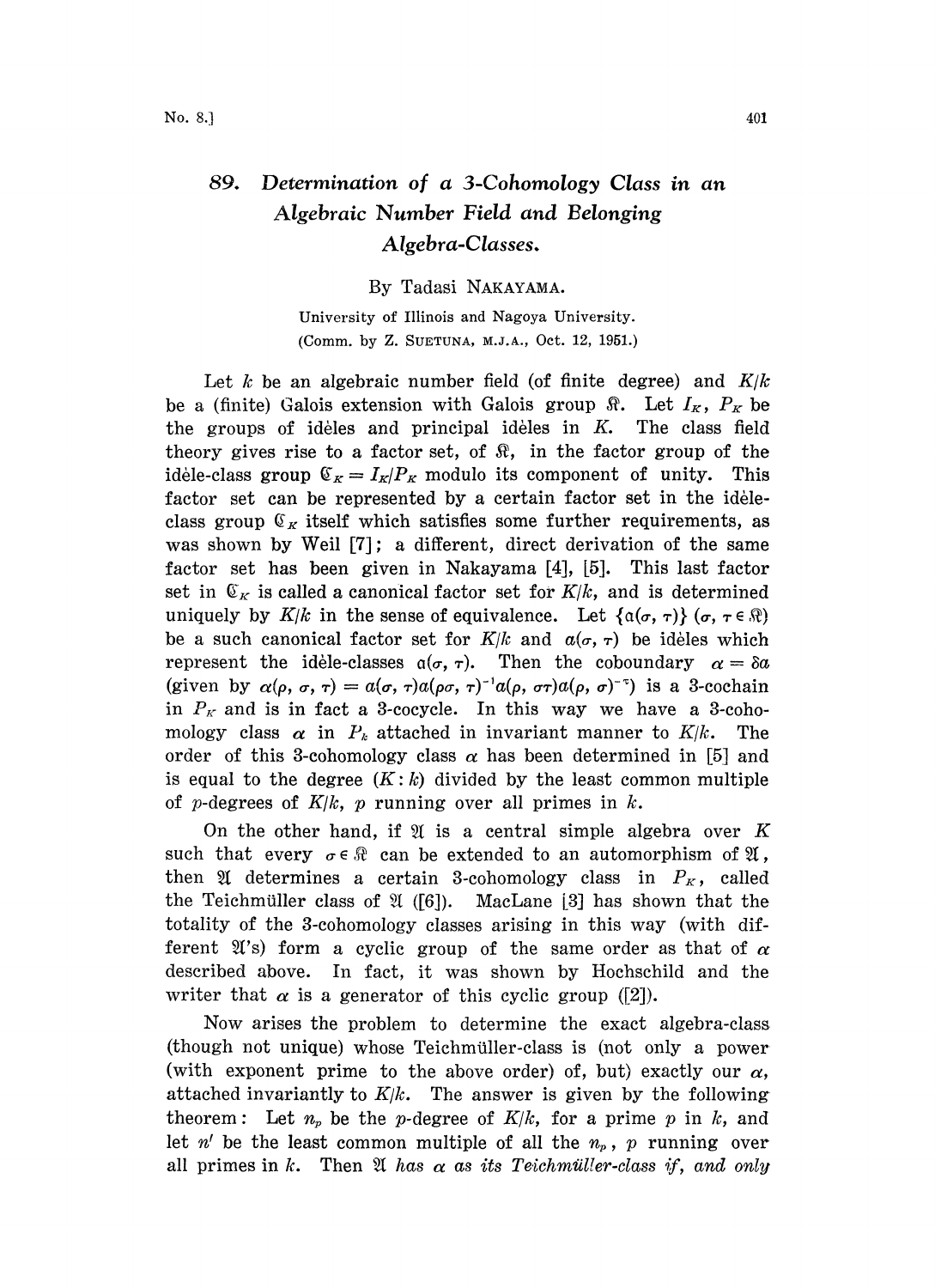if,  $\left(\left(\frac{\mathfrak{A}}{P}\right)\equiv\left(\frac{\mathfrak{A}}{P'}\right)$  for any two primes P, P' in K dividing a same prime  $p$  in  $k$  and

(1) 
$$
\sum_{p} \left(\frac{\mathfrak{A}}{P}\right) \frac{n'}{n_p} \equiv \frac{-n'}{(L:k)} \pmod{1},
$$

where  $\left(\frac{\mathcal{A}}{P}\right)$  is the Hasse invariant ([1]) of the algebra  $\mathfrak A$ P in K dividing p.

A particular instance of  $\mathfrak A$  is the case where p is an arbitrary but fixed prime<sup>1</sup> in  $k$  and

(2) 
$$
\left(\frac{\mathfrak{A}}{P}\right) \equiv \left\{\begin{matrix} -n_p/(K: k) & P \mid p \\ 0 & P \nmid p \end{matrix}\right.
$$

Another case of  $X$ , which makes the common denominator of the invariants smallest, is the following one, where

(3) 
$$
\left(\frac{\mathfrak{A}}{P}\right) = \begin{cases} -t_i n' / (K : k) & \text{for } P \mid p_i \\ 0 & \text{for } P \text{ dividing no } p_i, \end{cases}
$$

with  $1/n' = \sum t_i/n_{p_\lambda}$ .

For the proof, we take an auxiliary cyclic field  $Z$  over  $k$  such that  $(Z:k)=(K:k)$  and  $Z\cap K=k$ . Let  $\beta$  be the Galois group of  $Z/k$  and  $\tau$  be a generator of 3. Take a prime<sup>2</sup> idèle p in k whose Frobenius-Artin-Chevalley-symbol  $(p, K/k)$  is  $\tau$ . Now, since  $(p, KZ/K) = 1$ , there exist a  $\alpha$  in  $P_k$  and an A in  $I_{KZ}$  such that

$$
(4) \t\t\t p = \alpha N_{KZ/K}(A) .
$$

We consider the cyclic algebra  $\mathfrak{A} = (\alpha^{-1}, KZ, \tau)$ , which is a central simple algebra of degree  $(K : k) = (Z : k)$  over K. We see from (4) that  $\mathfrak A$  satisfies (2). Every automorphism of  $K/k$  can be extended to  $\mathfrak{A}$ , and  $\mathfrak A$  determines its Teichmüller 3-cohomology class in  $P_k$ . The construction of this last can be carried out rather explicitly by means of (4) and the Hilbert-Speiser theorem.

Consider, on the other hand, the (normalized) cyclic (idele-) factor set defined by our  $p$  and  $\tau$ , which we shall denote simply by p, for the sake of brevity. The idele-class p of (the idele)  $p$ defines similarly, with respect to  $\tau$ , a cyclic (idele-class) factor set, which we denote again simply by  $\mathfrak p$ . This  $\mathfrak p$  is in fact a canonical factor set for  $Z/k$ . The lift  $\tilde{p}$  of p to  $KZ/k$  (i.e. to  $\Re \times 3$ ) is then equivalent to the  $(K: k)$ -th power of the canonical factor set for  $KZ/k$ . The restriction of  $\tilde{p}$  to  $\tilde{\beta}$ , considered as the Galois group of KZ/K, is  $\sim$ 1. Thus there exists a factor set a of  $\Re$ , the Galois

<sup>1)</sup> Finite, unless  $(K : k) = 2$  (or 1).

<sup>(2</sup>Merely for the sake of simplicity of description.